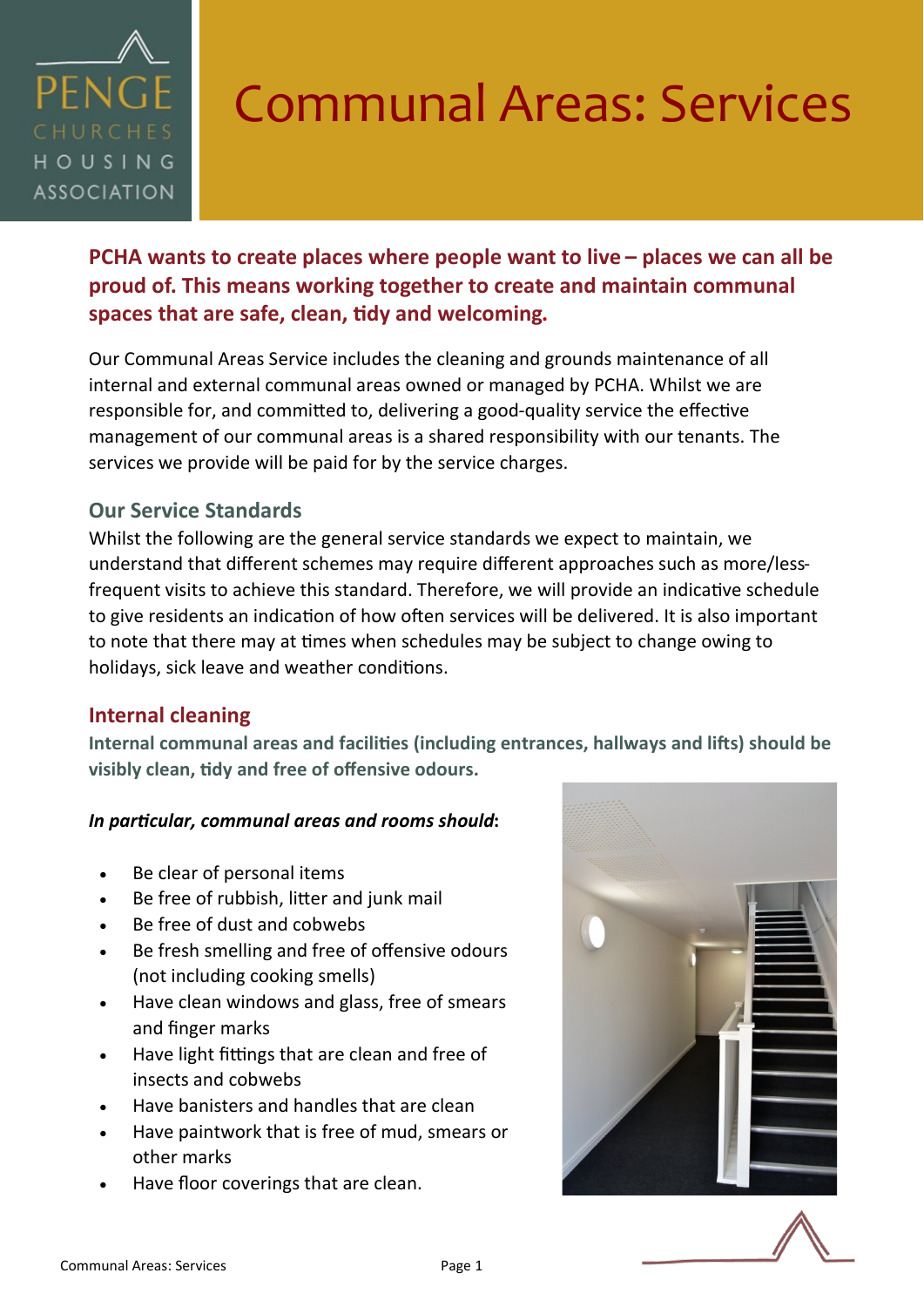

# Communal Areas: Services

#### **In order to do this we will:**

- Remove any marks to paintwork
- Sweep, mop or vacuum floors and stairs
- Clean handles to communal doors, banisters, railings and handrails with anti-bacterial solution
- Dust/wipe all window sills and skirting boards
- Remove all cobwebs
- Sweep communal entrance door mats and mat wells
- Clear any marks on all communal doors, door plates and windows
- Clean all communal windows regularly
- Clean any communal facilities
- Remove any personal items after 7 days.





### **External cleaning**

**External communal areas should be clean, tidy and free of litter.**

#### *In particular, external communal areas should***:**

- Be free of litter, graffiti, animal faeces and bulk items
- Have paths, car parks and other communal areas that are clear and free of leaves, weeds and moss
- Have bin areas that are tidy with all rubbish paced in the appropriate bins
- Have windows and window ledges that are clean and free of cobwebs
- Have communal stairwells and paths that are swept and free of rubbish, debris and bird or animal faeces
- Be free of cigarette butts.

#### **In order to support this we will:**

- Litter pick wherever possible
- Remove dangerous items, animal faeces, graffiti, fly-tipping in a timely manner.
- Investigate who is responsible for littering or fly-tipping and re-charge if appropriate
- Clear weeds and moss regularly
- Clear blocked road gulleys and grates
- Sweep communal stairwells or walkways and wipe handrails
- Clean and sweep bin areas regularly
- Disinfect and jet wash industrial bins periodically
- Clean windows and window ledges